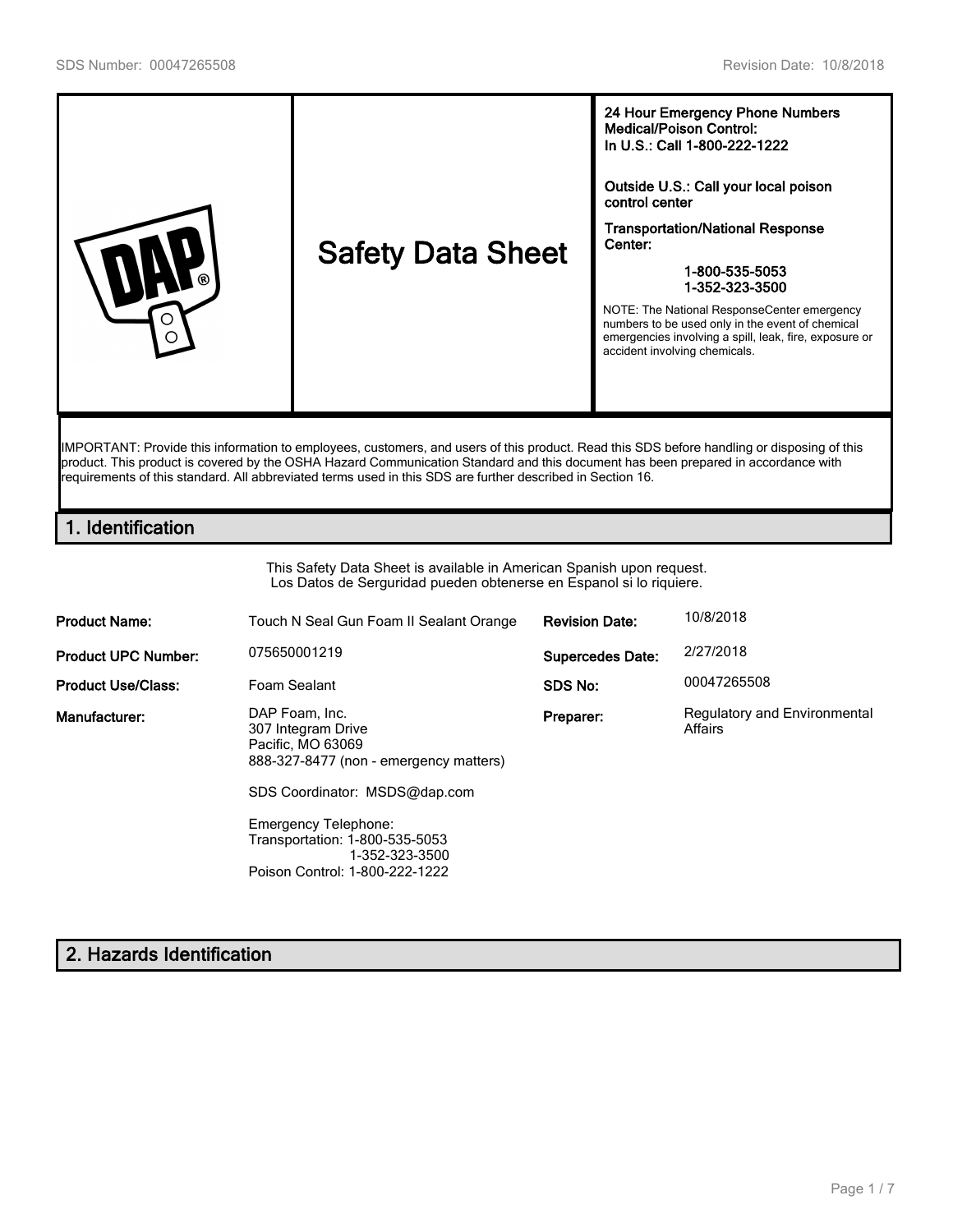### **GHS Classification**

Acute Tox. 4 Inhalation, Carc. 2, Comp. Gas, Eye Irrit. 2, Resp. Sens. 1, Skin Irrit. 2, Skin Sens. 1, STOT RE 2, STOT SE 3 RTI

**Symbol(s) of Product**



**Signal Word** Danger

### **Possible Hazards**

8% of the mixture consists of ingredients of unknown acute toxicity

# **GHS HAZARD STATEMENTS**

| <b>Compressed Gas</b>                                | H <sub>280</sub>                                | Contains gas under pressure; may explode if heated.                                                                                 |  |
|------------------------------------------------------|-------------------------------------------------|-------------------------------------------------------------------------------------------------------------------------------------|--|
| Skin Irritation, category 2                          | H315                                            | Causes skin irritation.                                                                                                             |  |
| Skin Sensitizer, category 1                          | H317                                            | May cause an allergic skin reaction.                                                                                                |  |
| Eye Irritation, category 2                           | H319                                            | Causes serious eye irritation.                                                                                                      |  |
| Acute Toxicity, Inhalation, category 4               | H332                                            | Harmful if inhaled.                                                                                                                 |  |
| Respiratory Sensitizer, category 1                   | H334                                            | May cause allergy or asthma symptoms or breathing difficulties if inhaled.                                                          |  |
| STOT, single exposure, category 3, RTI               | H335                                            | May cause respiratory irritation.                                                                                                   |  |
| Carcinogenicity, category 2                          | H351                                            | Suspected of causing cancer.                                                                                                        |  |
| STOT, repeated exposure, category 2                  | H373                                            | May cause damage to organs through prolonged or repeated exposure.                                                                  |  |
| <b>GHS LABEL PRECAUTIONARY STATEMENTS</b>            |                                                 |                                                                                                                                     |  |
| P201                                                 |                                                 | Obtain special instructions before use.                                                                                             |  |
| P260                                                 |                                                 | Do not breathe dust/fume/gas/mist/vapours/spray.                                                                                    |  |
| P264                                                 |                                                 | Wash thoroughly after handling.                                                                                                     |  |
| P271                                                 |                                                 | Use only outdoors or in a well-ventilated area.                                                                                     |  |
| P272                                                 |                                                 | Contaminated work clothing should not be allowed out of the workplace.                                                              |  |
| P280                                                 |                                                 | Wear protective gloves/protective clothing/eye protection/face protection.                                                          |  |
| P281                                                 |                                                 | Use personal protective equipment as required.                                                                                      |  |
| P284                                                 |                                                 | [In case of inadequate ventilation] wear respiratory protection.                                                                    |  |
| P302+P352                                            | IF ON SKIN: Wash with plenty of soap and water. |                                                                                                                                     |  |
| P304+P340                                            |                                                 | IF INHALED: Remove person to fresh air and keep comfortable for breathing.                                                          |  |
| P305+P351+P338                                       |                                                 | IF IN EYES: Rinse cautiously with water for several minutes. Remove contact lenses, if<br>present and easy to do. Continue rinsing. |  |
| P308+P313                                            |                                                 | IF exposed or concerned: Get medical advice/attention.                                                                              |  |
| P312                                                 |                                                 | Call a POISON CENTER or doctor/physician if you feel unwell.                                                                        |  |
| P321                                                 |                                                 | Specific treatment (see  on this label).                                                                                            |  |
| P332+P313                                            |                                                 | If skin irritation occurs: Get medical advice/attention.                                                                            |  |
| P333+P313                                            |                                                 | If skin irritation or rash occurs: Get medical advice/attention.                                                                    |  |
| P337+P313                                            |                                                 | If eye irritation persists: Get medical advice/attention.                                                                           |  |
| P342+P311                                            |                                                 | If experiencing respiratory symptoms: Call a POISON CENTER or doctor/physician.                                                     |  |
| P362                                                 |                                                 | Take off contaminated clothing.                                                                                                     |  |
| P403+P233                                            |                                                 | Store in a well-ventilated place. Keep container tightly closed.                                                                    |  |
| P405                                                 | Store locked up.                                |                                                                                                                                     |  |
| P410+P403                                            |                                                 | Protect from sunlight. Store in a well-ventilated place.                                                                            |  |
| P501                                                 |                                                 | Dispose of contents/container to                                                                                                    |  |
| $\bigcap_{i=1}^n$ and note all the $\bigcup_{i=1}^n$ |                                                 |                                                                                                                                     |  |

**GHS SDS PRECAUTIONARY STATEMENTS** Wash contaminated clothing before reuse.

# **3. Composition/Information on Ingredients**

| <b>Chemical Name</b>                       | CAS-No.    | Wt. % GHS Symbols | <b>GHS Statements</b>                |
|--------------------------------------------|------------|-------------------|--------------------------------------|
| Polymeric diphenylmethane diisocyanate     | 9016-87-9  | 15-40 GHS07-GHS08 | H315-317-319-332-334-335-351<br>-373 |
| 4.4'-Methylene diphenyl diisocyanate (MDI) | 101-68-8   | 10-30 GHS07-GHS08 | H315-317-319-332-334-335-351<br>-373 |
| Propan-2-oxide, 1,3-dichloro-, phosphate   | 13674-87-8 | 5-10 GHS07-GHS08  | H302-351                             |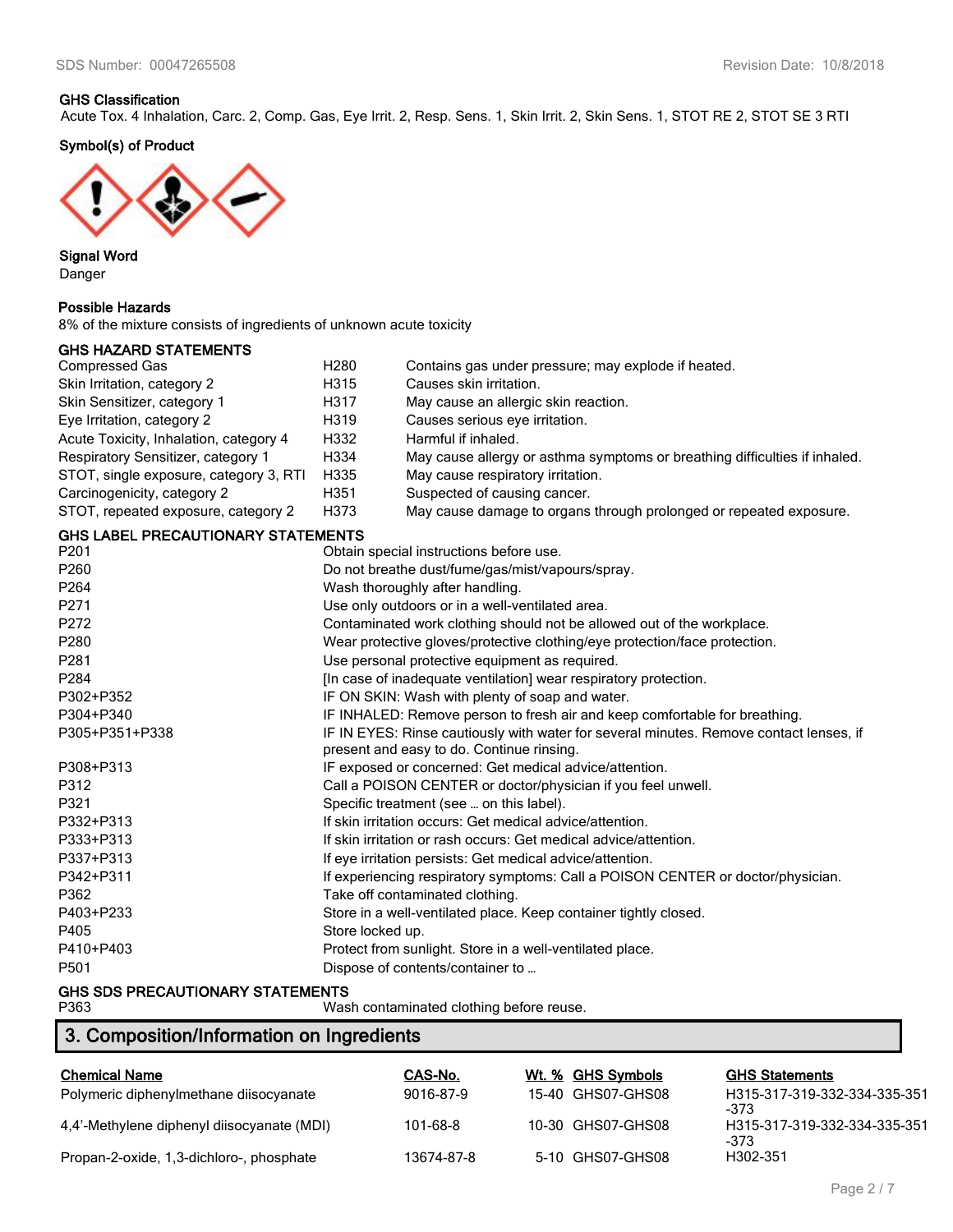| Dimethyl ether | 115-10-6 | 3-7 GHS02       | H <sub>220</sub> |
|----------------|----------|-----------------|------------------|
| Isobutane      | 75-28-5  | 1-5 GHS02-GHS07 | H220-332-336     |
| Propane        | 74-98-6  | 1-5 GHS02-GHS07 | H220-332-336     |

The text for GHS Hazard Statements shown above (if any) is given in the "Other information" Section.

## **4. First-aid Measures**

**FIRST AID - INHALATION:** If you experience difficulty in breathing, leave the area to obtain fresh air. If continued difficulty is experienced, get medical attention immediately.

**FIRST AID - SKIN CONTACT:** Wash skin with soap and water for 15 minutes. Get medical aid if symptoms persist. Use a rag to remove excess foam from skin and remove contaminated clothing. Use of a solvent, such as acetone (nail polish remover) or mineral spirits, may help in removing uncured foam residue from clothing or other surfaces (avoid eye contact). Cured foam may be physically removed by persistent washing with soap and water. If irritation develops, use mild skin cream. If irritation persists, obtain medical attention.

**FIRST AID - EYE CONTACT:** In case of contact, immediately flush eyes with large quantities of water for at least 15 minutes until irritation subsides. Get medical attention immediately.

**FIRST AID - INGESTION:** If swallowed, DO NOT INDUCE VOMITING. Get medical attention immediately.

### **5. Fire-fighting Measures**

**UNUSUAL FIRE AND EXPLOSION HAZARDS:** Closed containers may burst if exposed to extreme heat or fire. Containers may explode if exposed to extreme heat. Empty containers retain product residue (liquid and/or vapor). Vapor can ignite potentially causing an explosion.

**SPECIAL FIREFIGHTING PROCEDURES:** Wear self-contained breathing apparatus pressure-demand (NIOSH approved or equivalent) and full protective gear. Use water spray to cool exposed surfaces.

**EXTINGUISHING MEDIA:** Carbon Dioxide, Dry Chemical, Foam, Water Fog

## **6. Accidental Release Measures**

#### **ENVIRONMENTAL MEASURES:** No Information

**STEPS TO BE TAKEN IF MATERIAL IS RELEASED OR SPILLED:** NOTE: Review fire hazards before proceeding with clean up. Immediately eliminate sources of ignition. Keep people away from and upwind of spill/leak. Contain spilled material and remove with inert absorbent. Dispose of contaminated absorbent, container and unused contents in accordance with local, state and federal regulations. Prevent product from entering drains. Soak up with inert absorbent material and dispose of as hazardous waste. Use personal protective equipment as necessary. Read all product instructions before using. Personal protective equipment should include impervious gloves, protective eye wear, and suitable work clothes. Scrape up dried material and place into containers. Uncured product is very sticky, so carefully remove the bulk of the foam by scraping it up and then immediately remove residue with a rag and solvent such as polyurethane cleaner, mineral spirits, acetone (nail polish remover), paint thinner, etc. Once the product has cured, it can only be removed physically by scraping, buffing, etc. Dispose as plastic waste (foam plastic) in accordance with all applicable guidelines and regulations.

## **7. Handling and Storage**

**HANDLING:** KEEP OUT OF REACH OF CHILDREN!DO NOT TAKE INTERNALLY. Remove all sources of ignition. Make sure nozzle is directed away from yourself prior to discharge. Keep away from open flames, hot surfaces and sources of ignition. Avoid heat, sparks and open flames. Wear appropriate personal protection. Avoid breathing vapor and contact with eyes, skin and clothing. Use only with adequate ventilation. Ensure fresh air entry during application and drying. Do not breathe dust. While dry sanding, use of a NIOSH-approved dust mask is recommended. Empty containers retain product residue (liquid and/or vapor). Vapor can ignite potentially causing an explosion. Wash thoroughly after handling. Contains isocyanates. See information supplied by the manufacturer. Persons allergic to isocyanates, and particularly those suffering from asthma or other respiratory conditions, should not work with isocyanates.

**STORAGE:** Store away from sources of ignition and heat. Protect material from direct sunlight. Keep containers tightly closed in a dry, cool and well-ventilated place. Do not store at temperatures above 120 degrees F. Store containers away from excessive heat and freezing. Store away from caustics and oxidizers.

## **8. Exposure Controls/Personal Protection**

| Ingredients with Occupational Exposure Limits |                      |                       |              |                         |
|-----------------------------------------------|----------------------|-----------------------|--------------|-------------------------|
| <b>Chemical Name</b>                          | <b>ACGIH TLV-TWA</b> | <b>ACGIH-TLV STEL</b> | OSHA PEL-TWA | <b>OSHA PEL-CEILING</b> |
| Polymeric diphenylmethane diisocyanate N.E.   |                      | N.E.                  | N.E.         | N.E.                    |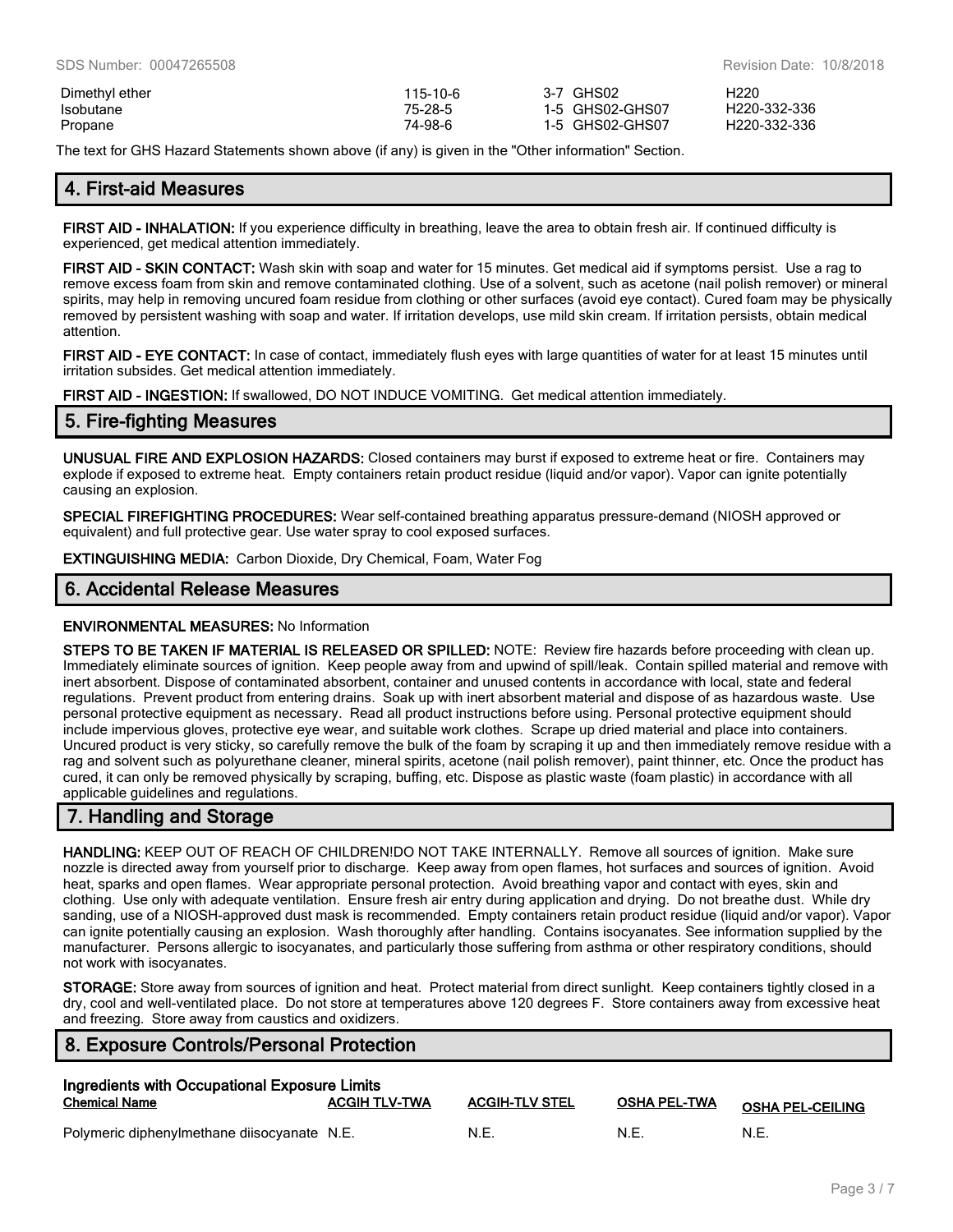| 4,4'-Methylene diphenyl diisocyanate          | $0.005$ ppm TWA     | N.E.          | N.E.           | 0.02 ppm Ceiling, 0.2 |
|-----------------------------------------------|---------------------|---------------|----------------|-----------------------|
| (MDI)                                         | Methylene bisphenyl |               |                | mg/m3 Ceiling         |
|                                               | isocyanate (MDI)    |               |                |                       |
| Propan-2-oxide, 1,3-dichloro-, phosphate N.E. |                     | N.E.          | N.E.           | N.E.                  |
| Dimethyl ether                                | N.E.                | N.E.          | N.E.           | N.E.                  |
| Isobutane                                     | N.E.                | 1000 ppm STEL | N.E.           | N.E.                  |
| Propane                                       | See Appendix F:     | N.E.          | 1000 ppm TWA,  | N.E.                  |
|                                               | Minimal Oxygen      |               | 1800 mg/m3 TWA |                       |
|                                               | Content             |               |                |                       |

#### **Further Advice: MEL = Maximum Exposure Limit OES = Occupational Exposure Standard SUP = Supplier's Recommendation Sk = Skin Sensitizer N.E. = Not Established**

#### **Personal Protection**



**RESPIRATORY PROTECTION:** When concentrations exceed the exposure limits specified, use of a NIOSH-approved dust, mist and fume respirator is recommended. Where the protection factor of the respirator may be exceeded, use of a full facepiece, supplied air, or Self Contained Breathing Apparatus (SCBA) may be necessary. No personal respiratory protective equipment normally required. If concentrations exceed the exposure limits specified, use of a NIOSH-approved supplied air respirator is recommended. Where the protection factor is exceeded, use of a Self Contained Breathing Apparatus (SCBA) may be necessary. A respiratory protection program that meets the OSHA 1910.134 and ANSI Z88.2 requirements must be followed whenever workplace conditions warrant a respirator's use.



**SKIN PROTECTION:** Wear nitrile, neoprene, or natural rubber gloves. Wear solvent impervious gloves. Wear protective gloves.



**EYE PROTECTION:** Goggles or safety glasses with side shields.



**OTHER PROTECTIVE EQUIPMENT:** Provide eyewash and solvent impervious apron if body contact may occur.



**HYGIENIC PRACTICES:** Wash hands before breaks and at the end of workday. Remove and wash contaminated clothing before re-use.

## **9. Physical and Chemical Properties**

| Appearance:                   |  |
|-------------------------------|--|
| Odor:                         |  |
| Density, g/cm3:               |  |
| Freeze Point, °C:             |  |
| <b>Solubility in Water:</b>   |  |
| Decomposition Temperature, °C |  |
| Boiling Range, °C:            |  |
| Minimum Flash Point, °C:      |  |
| <b>Evaporation Rate:</b>      |  |
| Vapor Density:                |  |
| Combustibility:               |  |

Does not support combustion

**Appearance:** Orange **Physical State:** Foam **Solvent Odor Threshold:** Not Established<br>
1.04 - 1.04 **DH:** Not Applicable **pH:** 1.04 - 1.04 - 1.04 - 1.04 - 1.04 - 1.04 - 1.04 - 1.04 - 1.04 - 1.04 - 1.04 - 1.04 - 1.04 - 1.04 - 1.04 - 1.04 - 1.04 - 1.04 - 1.04 - 1.04 - 1.04 - 1.04 - 1.04 - 1.04 - 1.04 - 1.04 - 1.04 - 1.04 - 1.04 - 1.04 - 1.04 -**Freeze Point Applicable Point Control Viscosity (mPa.s):** Not Applicable<br> **Partition Coeff., n-octanol/water:** Not Established No Information **Partition Coeff., n-octanol/water: Decomposition Network Temperature Temperature Constraints, %:** N.E. - N.E. - N.E. **Boiling Range, °C:** N.E. - N.E. **Auto-Ignition Temperature, °C** Not Established **Monimum Flash Pressure, mmHg:** Not Established **Vapor Pressure, mmHg:** Not Established **Faster Than n-Butyl Acetate Flash Method:** Not Applicable **Value Than Air Commability, NFPA:** Aerosol Level II

(See "Other information" Section for abbreviation legend) (If product is an aerosol, the flash point stated above is that of the propellant.)

## **10. Stability and Reactivity**

**STABILITY:** Stable under recommended storage conditions.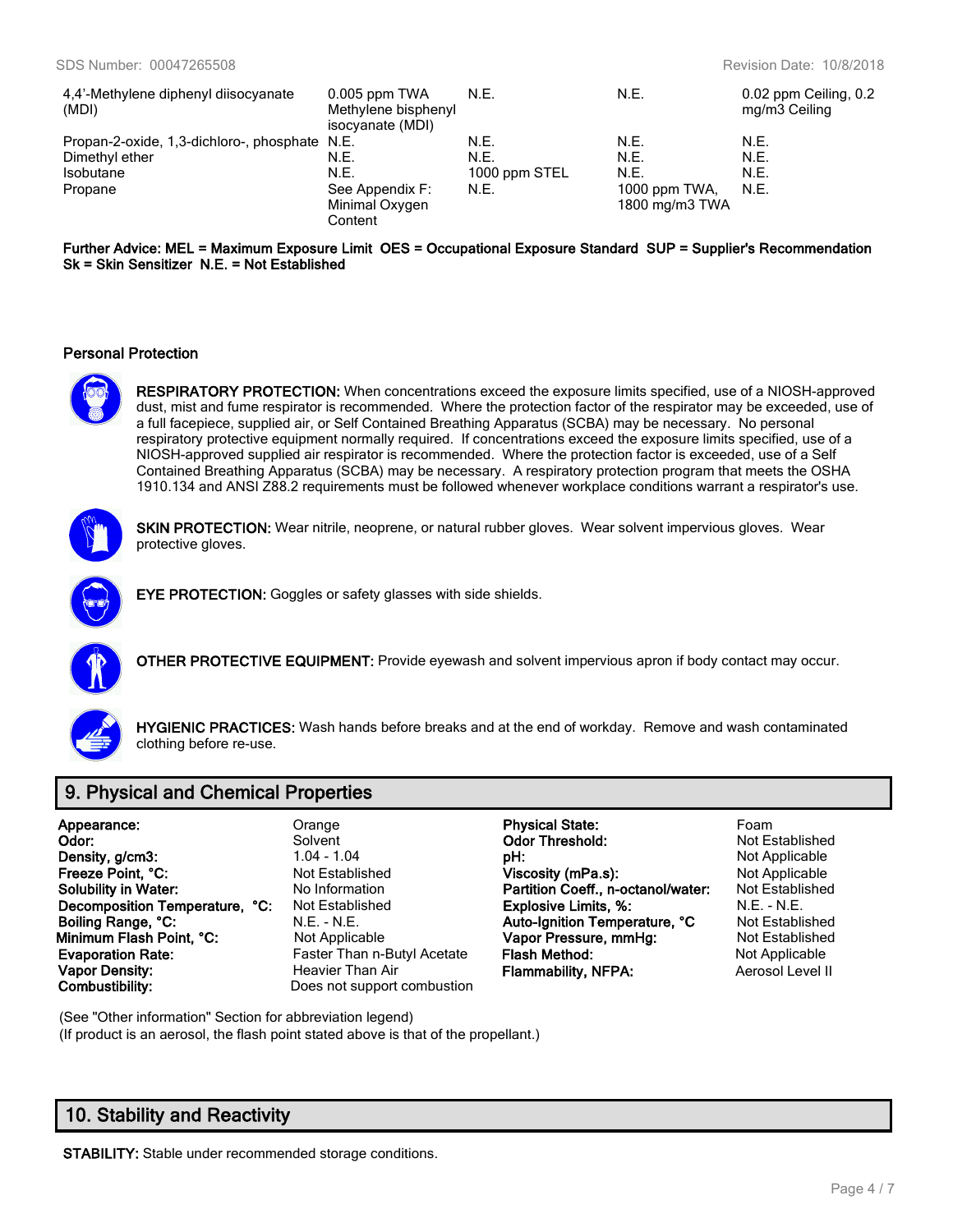**CONDITIONS TO AVOID:** Do not breathe dust. Avoid dust formation in confined areas. Excessive heat and freezing. Keep away from open flames, hot surfaces and sources of ignition. Keep away from oxidizing agents, strongly alkaline and strongly acid materials in order to avoid exothermic reactions.

**INCOMPATIBILITY:** Open flames, hot surfaces and sources of ignition. Incompatible with strong bases and oxidizing agents.

**HAZARDOUS DECOMPOSITION PRODUCTS:** Normal decomposition products, i.e., COx, NOx.

### **11. Toxicological Information**

**EFFECT OF OVEREXPOSURE - INHALATION:** Vapors may be irritating to eyes, nose, throat, and lungs. Inhalation of high concentrations may cause headache, nausea, and dizziness. Prolonged, repeated, or high exposures may cause irritation to the respiratory tract (nose, mouth, mucous membranes).

**EFFECT OF OVEREXPOSURE - SKIN CONTACT:** May cause sensitization by skin contact. May cause localized irritation, reddening or swelling. Prolonged or repeated exposure may lead to sensitization and/or contact dermatitis. This product has strong adhesive-like characteristics and will adhere aggressively to skin and other surfaces. If accidental contact occurs, follow the appropriate first-aid procedure described in Section 4 of this SDS.

**EFFECT OF OVEREXPOSURE - EYE CONTACT:** Direct eye contact may cause irritation. May cause eye irritation. Mist and vapors may cause eye irritation. Foam contact can cause physical damage due to adhesive character.

**EFFECT OF OVEREXPOSURE - INGESTION:** Ingestion may cause gastrointestinal irritation, nausea, vomiting and diarrhea.

**CARCINOGENICITY:** No Information

**EFFECT OF OVEREXPOSURE - CHRONIC HAZARDS:** Repeated or prolonged exposure may cause respiratory system damage. Repeated contact may cause allergic reactions in very susceptible persons. Prolonged or repeated inhalation of dust may cause lung damage.

**PRIMARY ROUTE(S) OF ENTRY:** Eye Contact, Inhalation, Skin Contact

#### **Acute Toxicity Values**

**The acute effects of this product have not been tested. Data on individual components are tabulated below**

| CAS-No.<br>9016-87-9 | <b>Chemical Name</b><br>Polymeric diphenylmethane diisocyanate | Oral LD50<br>49000 mg/kg Rat                             | Dermal LD50<br>>9400 mg/kg Rabbit | <u>Vapor LC50</u><br>N.I. |
|----------------------|----------------------------------------------------------------|----------------------------------------------------------|-----------------------------------|---------------------------|
| 101-68-8             | 4.4'-Methylene diphenyl diisocyanate (MDI)                     | 31600 mg/kg Rat                                          | 9400 mg/kg Rabbit                 | N.I.                      |
| 13674-87-8           | Propan-2-oxide, 1,3-dichloro-, phosphate                       | 1850 mg/kg Rat                                           | >23700 mg/kg Rabbit N.I.          |                           |
| 115-10-6             | Dimethyl ether                                                 | >2000 mg/kg                                              | >2000 mg/kg                       | N.I.                      |
| 75-28-5              | Isobutane                                                      | N.I.                                                     | N.I.                              | 658 mg/L Rat              |
| 74-98-6              | Propane                                                        | Not an exposure route Not an exposure route 658 mg/L Rat |                                   |                           |

N.I. = No Information

# **12. Ecological Information**

#### **ECOLOGICAL INFORMATION:** No Information

### **13. Disposal Information**

**DISPOSAL INFORMATION:** Residues and spilled material are hazardous waste due to ignitability. Contents under pressure. Dispose of material in accordance with all federal, state and local regulations. State and Local regulations/restrictions are complex and may differ from Federal regulations. Responsibility for proper waste disposal is with the owner of the waste. Liquids cannot be disposed of in a landfill. Do not flush into surface water or sanitary sewer system. Do not empty into drains. Do not re-use empty containers. The container for this product can present explosion or fire hazards, even when emptied. To avoid risk of injury, do not cut, puncture, or weld on or near this container. Before disposing of containers, relieve container of any remaining product and pressure. Empty cylinders, once relieved of all pressure, can be disposed of as non-hazardous waste.

## **14. Transport Information**

**SPECIAL TRANSPORT PRECAUTIONS:** No Information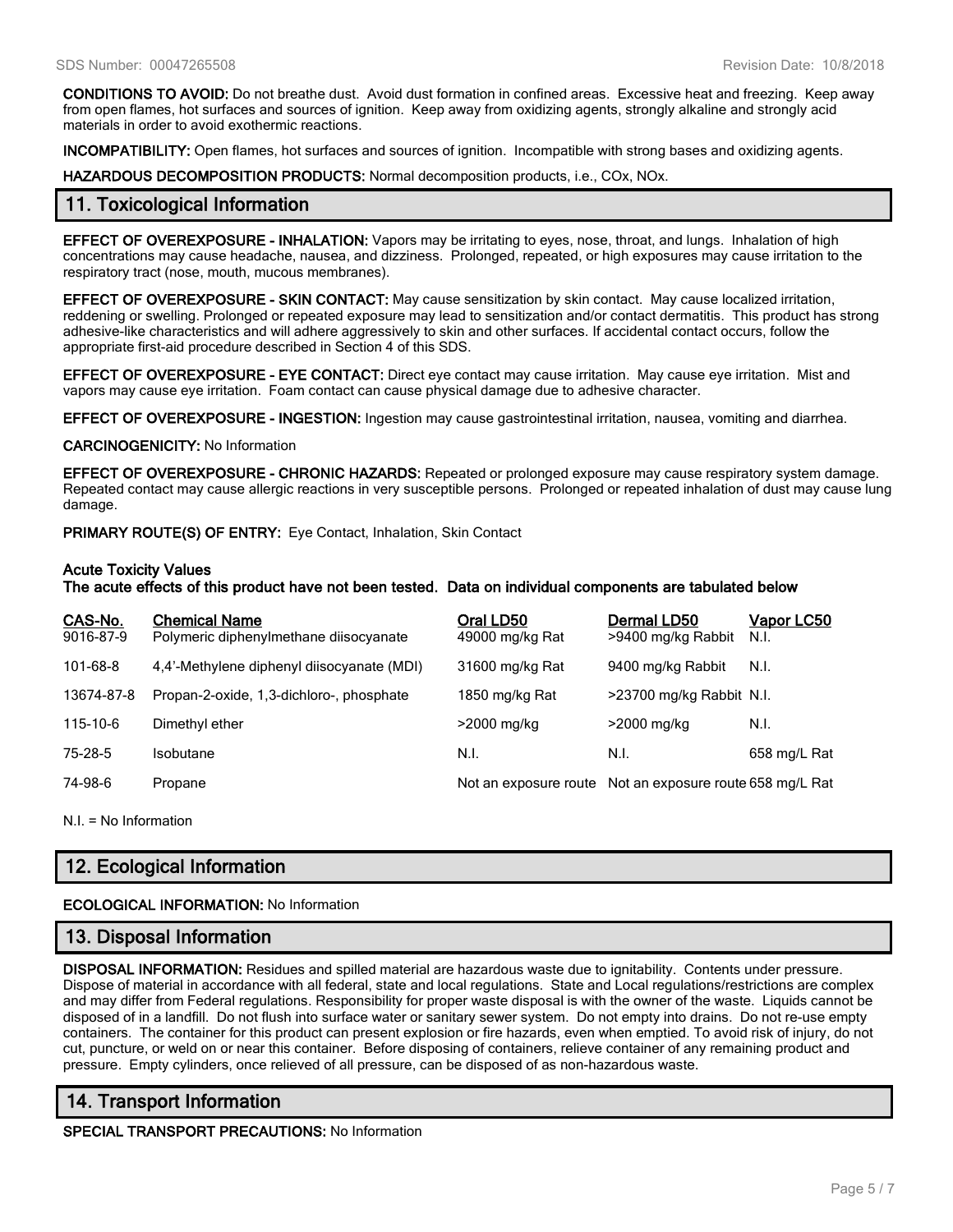| <b>DOT UN/NA Number:</b>                         | <b>UN1950</b>               |
|--------------------------------------------------|-----------------------------|
| DOT Proper Shipping Name:<br>DOT Technical Name: | Aerosols, flammable<br>N.A. |
| <b>DOT Hazard Class:</b>                         | 2.1 Flammable gas           |
| <b>Hazard SubClass:</b>                          | N.A.                        |
| Packing Group:                                   | N.A.                        |

## **15. Regulatory Information**

### **SARA SECTION 313:**

This product contains the following substances subject to the reporting requirements of Section 313 of Title III of the Superfund Amendment and Reauthorization Act of 1986 and 40 CFR part 372:

### **Chemical Name CAS-No.**

Polymeric diphenylmethane diisocyanate 9016-87-9 4,4'-Methylene diphenyl diisocyanate (MDI) 101-68-8

### **TOXIC SUBSTANCES CONTROL ACT:**

This product contains the following chemical substances subject to the reporting requirements of TSCA 12(B) if exported from the United States:

No TSCA 12(b) components exist in this product.

# **16. Other Information**

| <b>Revision Date:</b><br>Reason for revision:  |                      | 10/8/2018<br>Supersedes Date: 2/27/2018<br><b>Product Composition Changed</b><br>Substance and/or Product Properties Changed in Section(s):<br>01 - Product Information<br>02 - Hazards Identification<br>05 - Flammability Information<br>09 - Physical & Chemical Information<br>11 - Toxicological Information<br>13 - Disposal Information<br>14 - Transportation Information<br>15 - Regulatory Information<br>16 - Other Information<br>Revision Statement(s) Changed |                                                |                                |
|------------------------------------------------|----------------------|-----------------------------------------------------------------------------------------------------------------------------------------------------------------------------------------------------------------------------------------------------------------------------------------------------------------------------------------------------------------------------------------------------------------------------------------------------------------------------|------------------------------------------------|--------------------------------|
| Datasheet produced by:<br><b>HMIS Ratings:</b> |                      | <b>Regulatory Department</b>                                                                                                                                                                                                                                                                                                                                                                                                                                                |                                                |                                |
| Health:                                        | <b>Flammability:</b> | <b>Reactivity:</b>                                                                                                                                                                                                                                                                                                                                                                                                                                                          | <b>Personal Protection:</b>                    |                                |
| $2^*$                                          | 4                    | 0                                                                                                                                                                                                                                                                                                                                                                                                                                                                           | X                                              |                                |
|                                                |                      | VOC as Defined by California Consumer Product Regulation, Wt/Wt%:                                                                                                                                                                                                                                                                                                                                                                                                           | VOC Less Water Less Exempt Solvent, g/L: 134.8 | VOC Material, g/L: 135<br>13.0 |

**VOC Actual, Wt/Wt%:** 13.0

### **Text for GHS Hazard Statements shown in Section 3 describing each ingredient:**

| H <sub>220</sub> | Extremely flammable gas.             |
|------------------|--------------------------------------|
| H302             | Harmful if swallowed.                |
| H315             | Causes skin irritation.              |
| H317             | May cause an allergic skin reaction. |
| H319             | Causes serious eye irritation.       |
| H332             | Harmful if inhaled.                  |